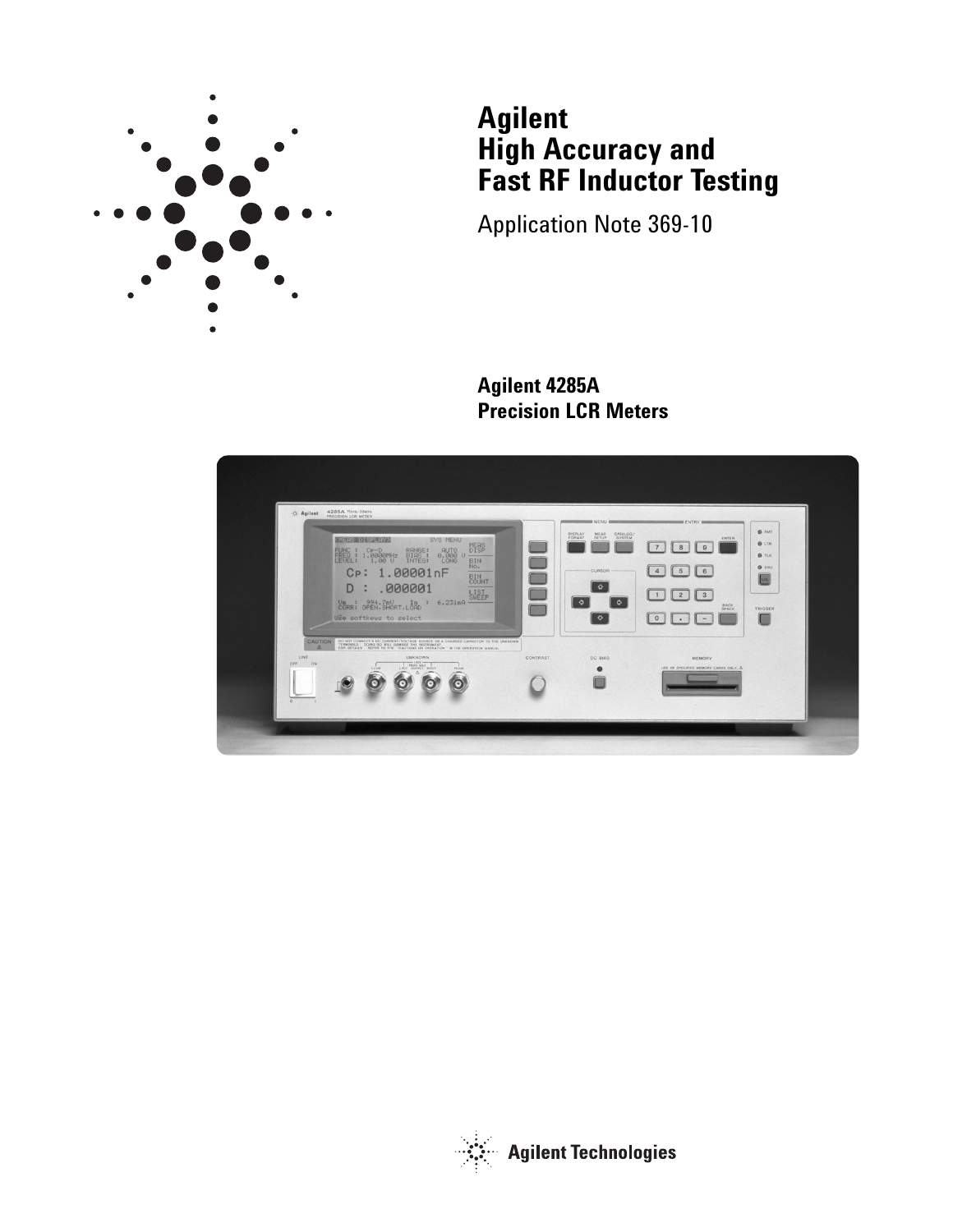RF inductors are employed in electronic equipment such as VCRs and intermediate frequency (IF) circuits for AM/FM radios, mobile radios, pagers and code-less telephone, which require RF inductors to be smaller, lower cost, and have higher reliability. This application note describes solutions offered by the Agilent 4285A precision LCR meter for realizing these requirements. Information for accurate and fast RF inductor testing, and for practical simple test systems are discussed.

# **Introduction Problems and the solutions offered by the Agilent 4285A**

#### **1. Measurement accuracy and measurement speed**

Stable inductance (L) and quality factor (Q) low inductance measurements are difficult to make, because measuring low inductance values means measuring low impedance, values. If a higher measurement frequency (MHz) is issued to increase the measured impedance, the LCR meter's measurement accuracy is worse, so accurate measurement data cannot be obtained.

The 4285A can perform reliable and fast measurements with 0.5% inductance measurement accuracy even in the MHz frequency range, and with a 30 ms measurement speed. Formerly LCR meters could not measure accurately enough for testing high Q inductors, and Q meters required long measurement time and high operator skill. Table 1 lists the 4285A's key specifications.

#### **2. Measurement condition setup**

There are many types of RF inductors, so the measurement frequency range for an inductor is selected from across a frequency range spanning kHz through MHz, depending on the inductance value to be measured and the application in which it will be used. The 4285A covers a measurement frequency range of from 75 kHz to 30 MHz, including frequencies defined in the MIL C-15305D standard (79.6 kHz, 252 kHz, 796 kHz, ..25.5 MHz)

A constant current test signal gives the best inductance measurement results, because inductive devices are current mode devices and L and Q values depend on current levels rather than voltage levels. Q meters do not offer current test signals, and former LCR meters used voltage test signals, not current test signals.

The 4285A offers both voltage and current test signal level selections. Furthermore, its auto level control (ALC) function allows constant test signal level measurements.

|  |  |  | Table 1. 4285A key specifications |
|--|--|--|-----------------------------------|
|--|--|--|-----------------------------------|

|                                    |                             | Agilent 4285A (standard)                                                                                                                                                                                                                                                                                                                                                                                                                                                                                                                                                                                                        |
|------------------------------------|-----------------------------|---------------------------------------------------------------------------------------------------------------------------------------------------------------------------------------------------------------------------------------------------------------------------------------------------------------------------------------------------------------------------------------------------------------------------------------------------------------------------------------------------------------------------------------------------------------------------------------------------------------------------------|
| <b>Measurement method</b>          |                             | Auto balancing bridge                                                                                                                                                                                                                                                                                                                                                                                                                                                                                                                                                                                                           |
| <b>Measurement frequency</b>       |                             | 75 kHz to 30 MHz with 100 Hz resolution                                                                                                                                                                                                                                                                                                                                                                                                                                                                                                                                                                                         |
| <b>Basic accuracy (typical)</b>    | $10 \text{ mH}$<br>@100 kHz | $L: \pm 0.18\%$<br>$0: \pm 5\%$ @0=30                                                                                                                                                                                                                                                                                                                                                                                                                                                                                                                                                                                           |
|                                    | 1 µH<br>$@10$ MHz           | $L: \pm 0.5\%$<br>$0: \pm 10\%$ @0=30                                                                                                                                                                                                                                                                                                                                                                                                                                                                                                                                                                                           |
| <b>Measurement speed (typical)</b> |                             | $30 \text{ ms} / 65 \text{ ms} / 200 \text{ ms}$                                                                                                                                                                                                                                                                                                                                                                                                                                                                                                                                                                                |
| <b>Test signal level</b>           |                             | V: 5 mVrms $\sim$ 2 Vrms<br>$(10 \text{ mV} \cdot \text{mS} \sim 1 \text{ V} \cdot \text{m} \cdot \text{m} \cdot \text{m} \cdot \text{m} \cdot \text{m} \cdot \text{m} \cdot \text{m} \cdot \text{m} \cdot \text{m} \cdot \text{m} \cdot \text{m} \cdot \text{m} \cdot \text{m} \cdot \text{m} \cdot \text{m} \cdot \text{m} \cdot \text{m} \cdot \text{m} \cdot \text{m} \cdot \text{m} \cdot \text{m} \cdot \text{m} \cdot \text{m} \cdot \text{m} \cdot \text{m} \cdot \text{m} \cdot \text{m} \cdot \text{$<br>I: 200 $\mu$ /Arms ~ 20 mArms<br>$(100 \mu A$ rms ~ 20 mArms in constant mode)<br>V/I monitors are available |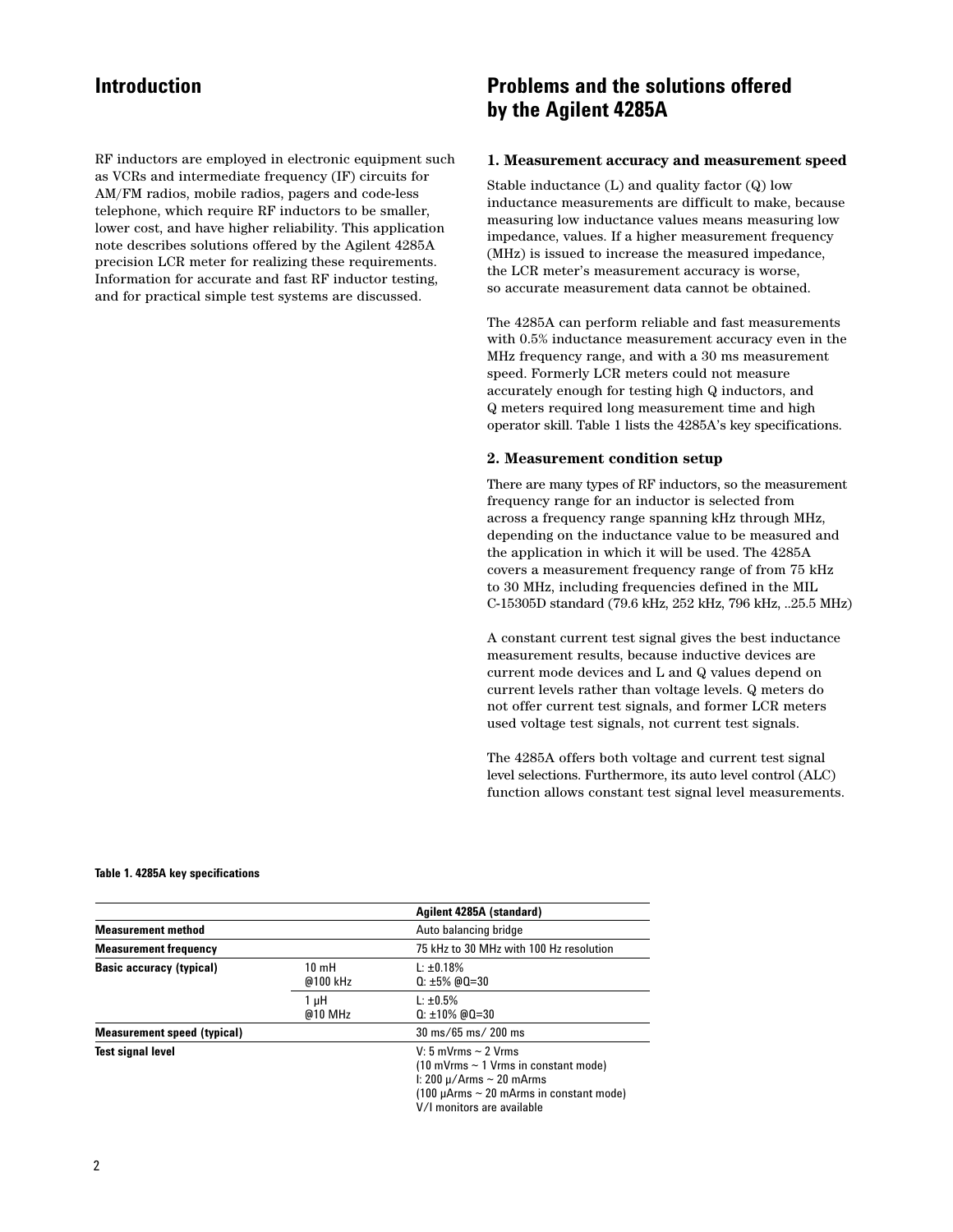#### **3. Functions for a test system**

Formerly an LCR meters' cable extension capability was limited to an upper measurement frequency limit of approximately 15 MHz, and they could not fully compensate for errors due to extension cables and test fixtures. So, the LCR meter performance was limited when used in a measurement test system. The 4285A can use 1 m or 2 m test leads over its full frequency range, and its open/short /load correction function can compensate for measurement errors due to extension leads. You can obtain accurate measurement values by performing error correction at the actual measurement frequencies (for example the frequencies defined in MIL standards).

An internal comparator and an optional automatic handler interface are available for setting up RF inductor test systems.



**Figure 1 . Example of an accurate and fast L-Q measurement system**



**Example of an accurate and fast measurement system** 

This paragraph describes an example of L-Q measurement and sorting system for RF inductor production line applications, and gives some techniques for designing such systems.

Figure 1 shows a simplified model of an RF inductor test system. In this system, the 4285A measures L and Q and performs BIN sorting using its internal comparator. Equipment used in this system is as follows (refer to 'Appendix A. Ordering Information' for details).

- 4285A precision LCR meter with option 201 handler interface
- 16048A test leads (l m, BNC connectors )
- Handler interface cable (Amphenol 36 pin connectors (male))
- Automatic component handler (compatible with 4285A option 201)

The following are technical hints for designing a test system, and for maximizing the 4285A's performance.

#### **1. Cable connections**

Use Agilent test leads to extend the measurement terminals of the 4285A to the handler's contact electrodes.

You can select 1 m or 2 m test leads, however, 1 m test leads are recommended to minimize the error caused by the addition of extension cables.

#### **2. Extension leads and contact electrodes**

• The 16048A test leads will extend the signal path from the 4285A measurement terminals to the end of cables while maintaining a Four-Terminal Pair configuration.

Use connector plate (Agilent PN 16032-60001, furnished with the 16048A) to change the terminal configuration and extend the leads to the contact electrodes as shown in figure 2.

**Figure 2 . Contact electrodes**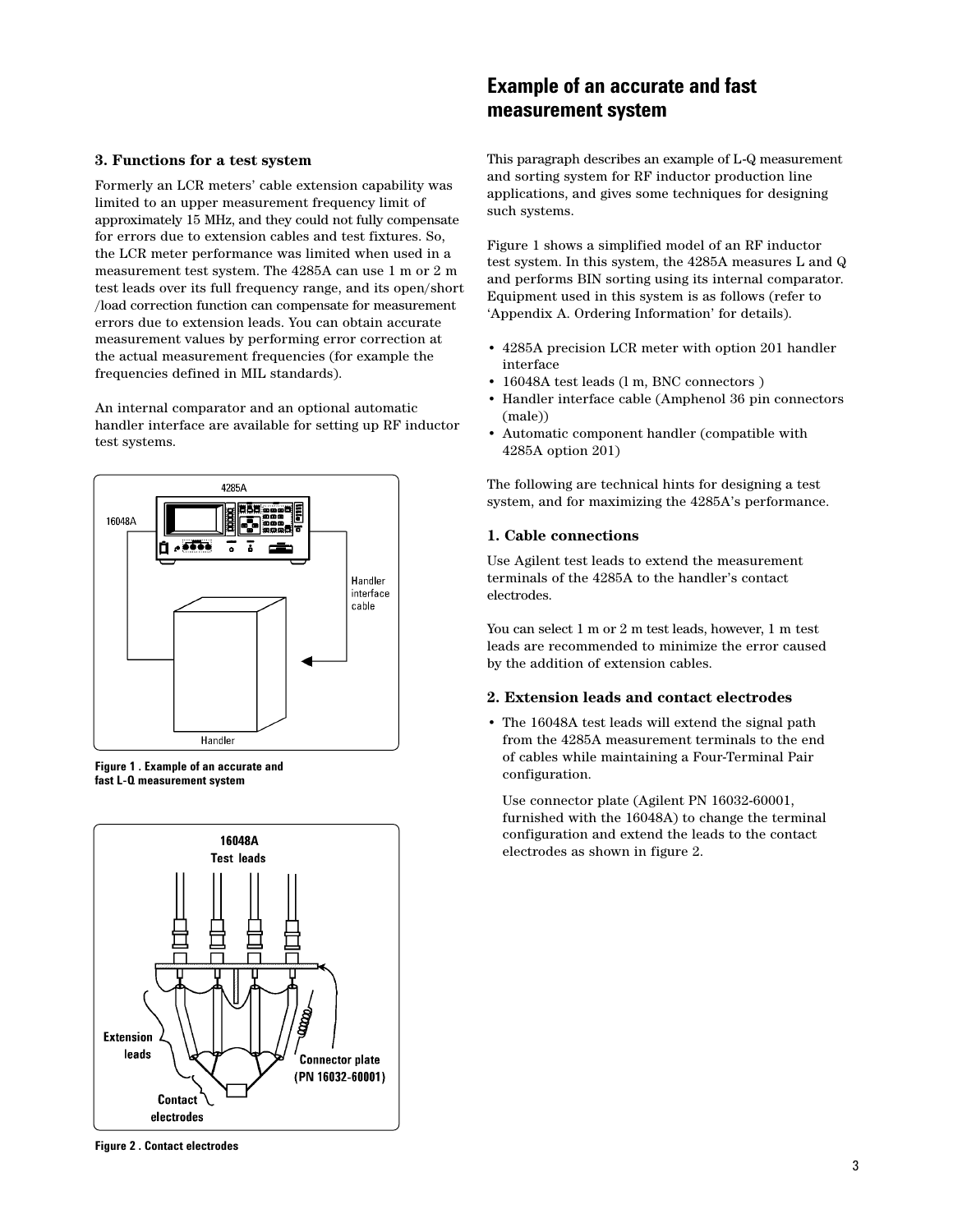Extension leads and contact electrodes which are not a Four-Terminal Pair configuration cause measurement errors, because of residual impedance and noise. Thus, pay close attention to the following items. Especially when performing low inductance measurements, the following must be closely considered, because for low impedance measurements, measurement repeatability depends on contact electrode stability rather than the 4285A's inductance measurement repeatability.

- To shield against noise, the outer conductors of the extension leads must be connected to each other at a point as near as possible to the test device.
- To reduce residual impedance, the extension leads must be as short as possible.

For stable residual impedance, the layout, positioning, and length of the extension leads and contact electrodes must not be changed, and careful consideration must be given to eliminating mechanical vibration.

#### **3.Error correction**

The Agilent 4285A's powerful error correction function can be used to compensate for the residual impedance of extension leads and contact electrodes to give more accurate impedance (L and Q) measurement values.

First, set the cable length function to 1 m to correct for the error caused by 1 m test leads (A in figure 3).

Open/short/load correction should be performed at the actual measurement frequencies. Up to seven correction frequencies can be set (B in figure 3), so the six frequency points specified in MIL C-15305D can be covered.

As shown in figure 4, leave the contact electrodes open, then perform an open correction measurement to compensate for the stray admittance of extension leads and the contact electrodes.

The short correction function compensates for the residual impedance of extension leads and contact electrodes, and is very important for L and Q measurements. Short the electrodes to each other as directly as possible, then perform a short correction measurement. If you want to base your measurement on a working standard as a reference, then we recommend performing a load correction measurement in addition to an open/short correction measurement. The load correction function compensates for measurement errors of a test device by using load correction coefficients obtained from the measured values and the reference values of a working standard (load). Input the reference values of the working standard such as; L and Q values (C and D in figure 3). Connect the working standard to the contact electrodes, then perform the load correction measurement.

When using the 4285A, the reference values of the working standard can be obtained at the actual test frequency and signal level. Measure the working standard using the 4285A with a test fixture (such as the, 16047E or 16034G) setup under actual measurement conditions, and input these values as the reference values.





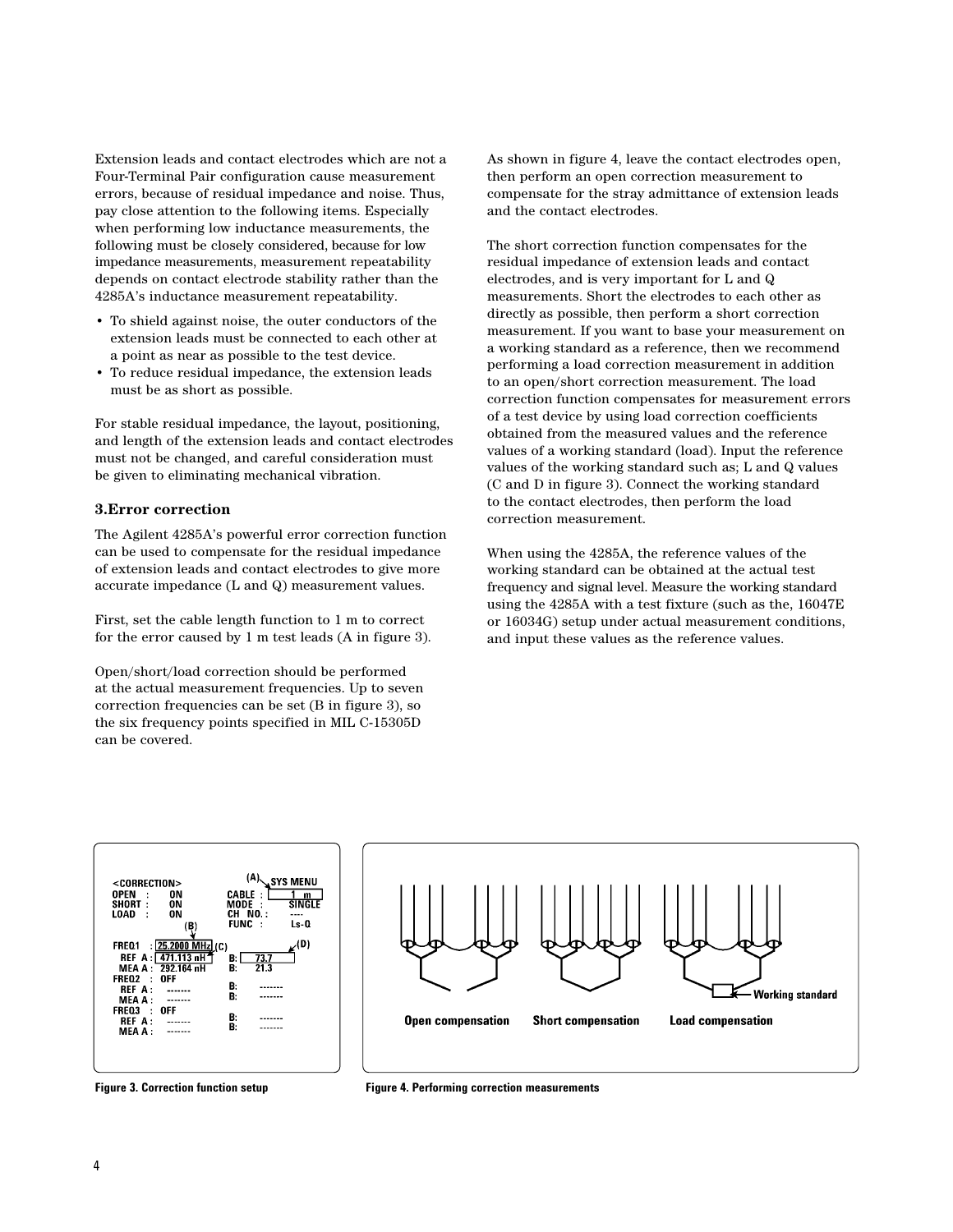#### **4. Measurement conditions and comparator setup**

The measurement conditions, including frequency and signal level, should be set to appropriate values.

Figure 5 shows a comparator setup to sort test devices into BIN 1 through BIN 9 by L value and into IN/OUT by Q value.

#### **5. Interface timing design**

The 4285A option 201 handler interface has the capability for adjusting the control signal timing between the 4285A and a handler. The interface is triggered by an (/EXT\_TRIG) signal from a handler, and outputs an end of analog measurement signal (/INDEX), an end of digital computation and comparison signal (/EOM), and BIN sort data (/BIN 1 through/BIN 9). Each output and input is isolated using an optocoupler, and the outputs are open collector.

Figure 6 shows a sample timing chart for an interface. The total testing time for a device is as follows.

Measurement Time (30 ms @SHORT INTEG TIME) - Calculation/Comparison time + Device change/Sort Time. If necessary, a delay time (l ms - 60 s) can be inserted before the measurement time (Tm1 in figure 6) to allow for a mechanical contact check within the handler.

#### **6. Memory card**

Setup data including measurement conditions and comparator limit values can be stored in a memory card. Using this function, all setup data can be recalled with just a few key strokes, this is especially useful on the production line.





**Figure 5 : Comparator setup Figure 6 : Sample interface timing chart**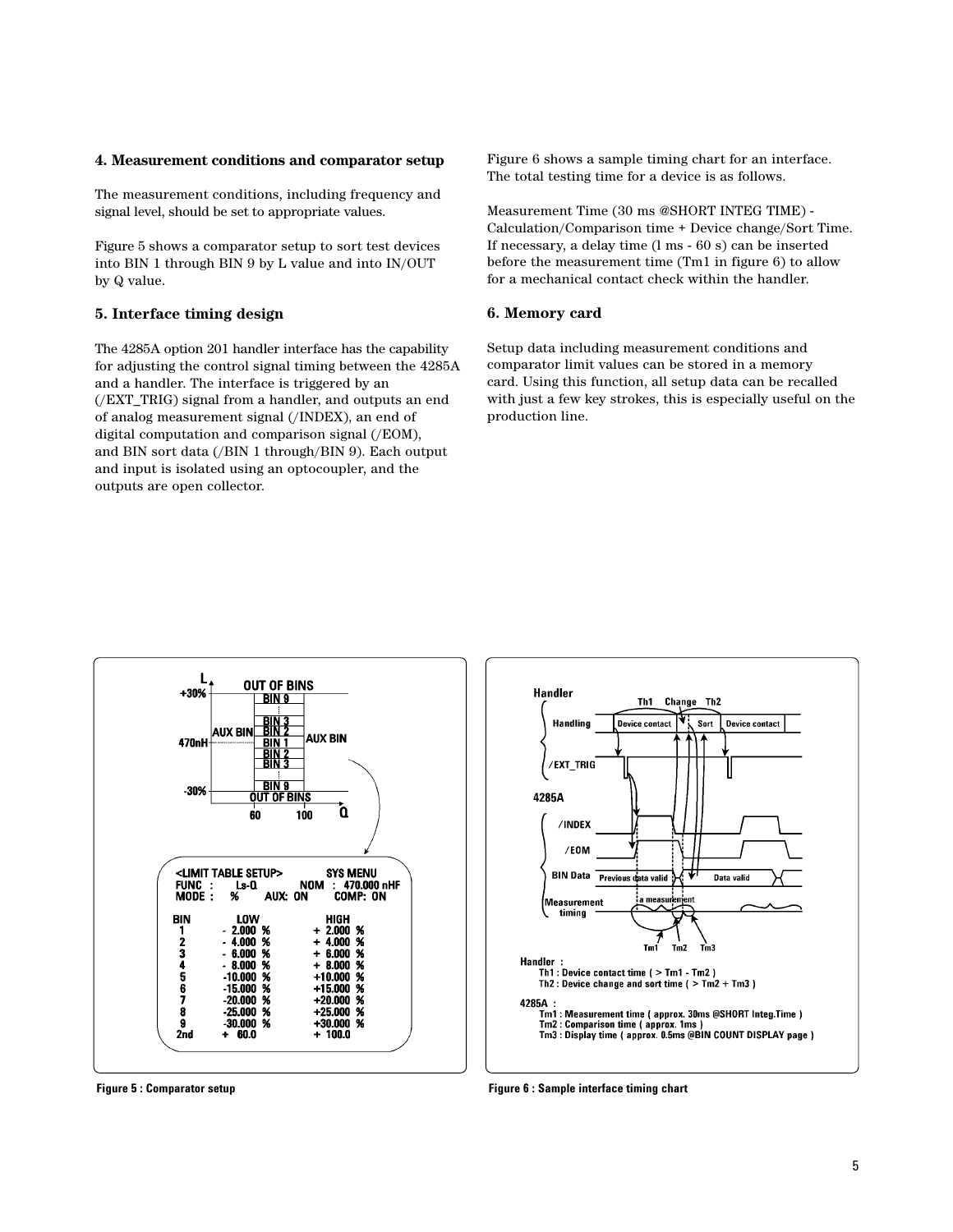### **7. Execution of measurement and sorting**

During measurement and sorting, the BIN COUNT DISPLAY page shown in figure 7 displays the device count for each BIN. The display time (Tm3 in figure 6) of the BIN COUNT DISPLAY page, is approximately 0.5 ms, shorter than for the other pages.

| <bin count="" display=""><br/>FUNC<br/>Ls-0</bin>           | SYS MENU<br>NOM : 470.000 nHF            |  |
|-------------------------------------------------------------|------------------------------------------|--|
| LOW[ % ]<br>BIN                                             | HIGH[ % ]<br>$\blacktriangleright$ COUNT |  |
| 2.000                                                       | $+2.000$<br>49                           |  |
| 4.000<br>3<br>6.000                                         | 23<br>$+4.000$<br>12<br>$+ 6.000$        |  |
| 4<br>-8.000                                                 | $+8.000$                                 |  |
| 5<br>10.000                                                 | 9<br>6<br>$+10.000$                      |  |
| 6<br>$-15.000$<br>- 20.000                                  | 0<br>$+15.000$<br>0<br>$+20.000$         |  |
| $-25.000$<br>8                                              | $+25.000$<br>0                           |  |
| 9<br>- 30.000                                               | n<br>$+30.000$                           |  |
| 60.0<br>2 <sub>nd</sub><br>$+$<br>CNT<br>AUX∙<br>RF.I<br>-2 | 100.0<br>$\ddot{}$<br>∩UT∙               |  |
|                                                             |                                          |  |

**Figure 7 : Sorting result**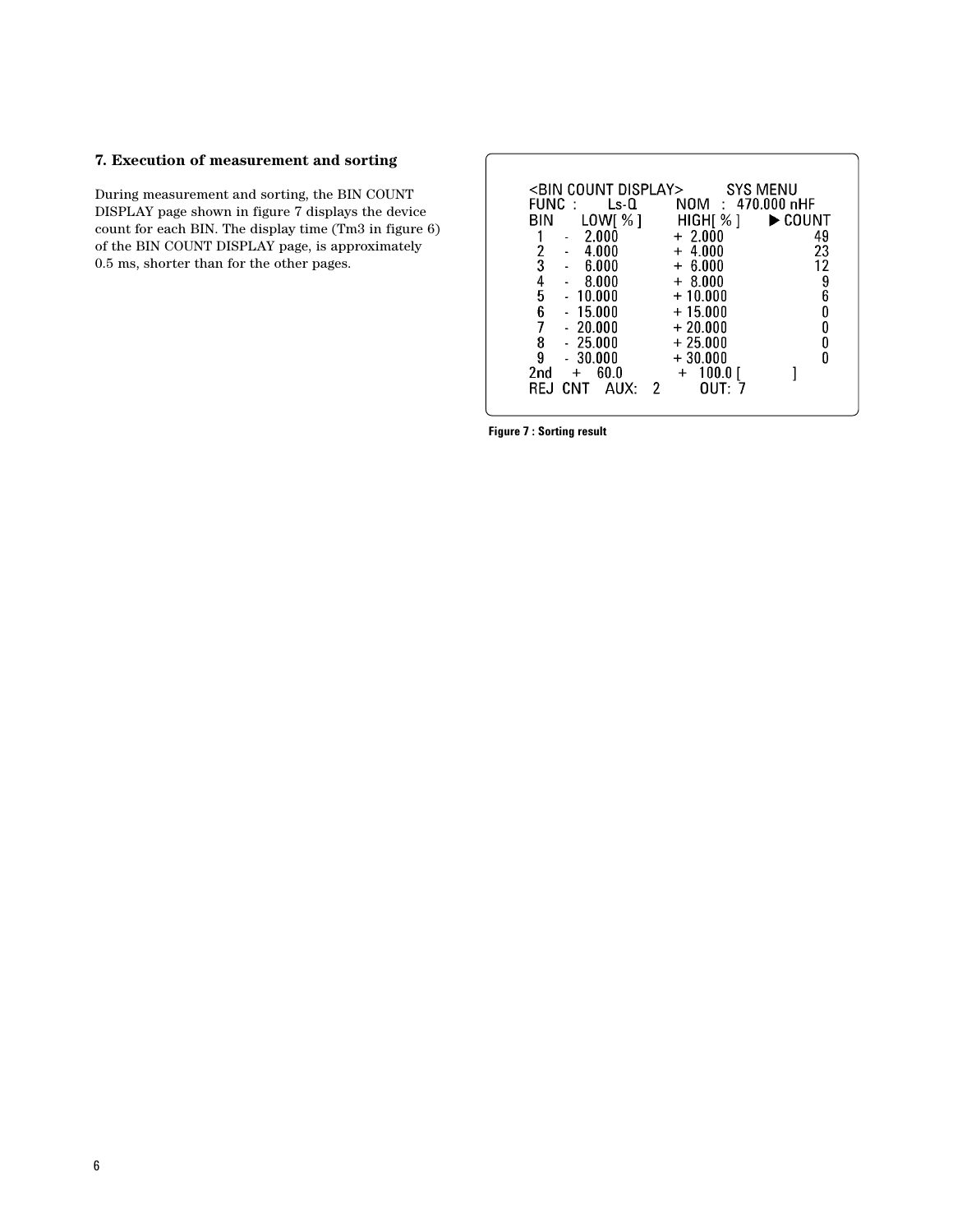This application note explains how the Agilent 4285A with its high accuracy/speed, can be employed to create a high quality and low cost RF inductor test system.

Furthermore, data acquisition and statistical analysis are available for quality control of RF inductors by adding an GPIB controller to the system, If you need dc current bias characteristics of inductors, it can be obtained by using the Agilent 42841A bias current source with the Agilent 4285A (up to 10 A bias). The 4285A can contribute to producing higher quality and lower cost inductors with its high performance measurement capabilities.

# **Conclusion Conclusion Conclusion Appendix A. ordering information**

#### **Accurate and fast L-Q measurement system (figure 1)**

- Agilent 4285A precision LCR meter Select one option among the following.
	- Option 201 handler interface

Interface to output signals or measurement end and comparator data.

- Test leads Select one among the following.
	- Agilent 16048A (Total length is Approx. 95cm, BNC connectors)
	- Agilent 16048D (Total length is Approx. 189cm, BNC connectors)
- Agilent PN 04278-61650 handler interface cable (Amphenol 36 pin connectors (m)) Approx. 1 m cable to connect between the 4285A and a handler. If necessary to extend a cable, make the following parts.
	- Cable (36 lines)
	- Amphenol 36 pin connector (m) (57FE-30360-20N(D8))
	- Amphenol 36 pin connector (f) (Agilent PN 1252-2022)